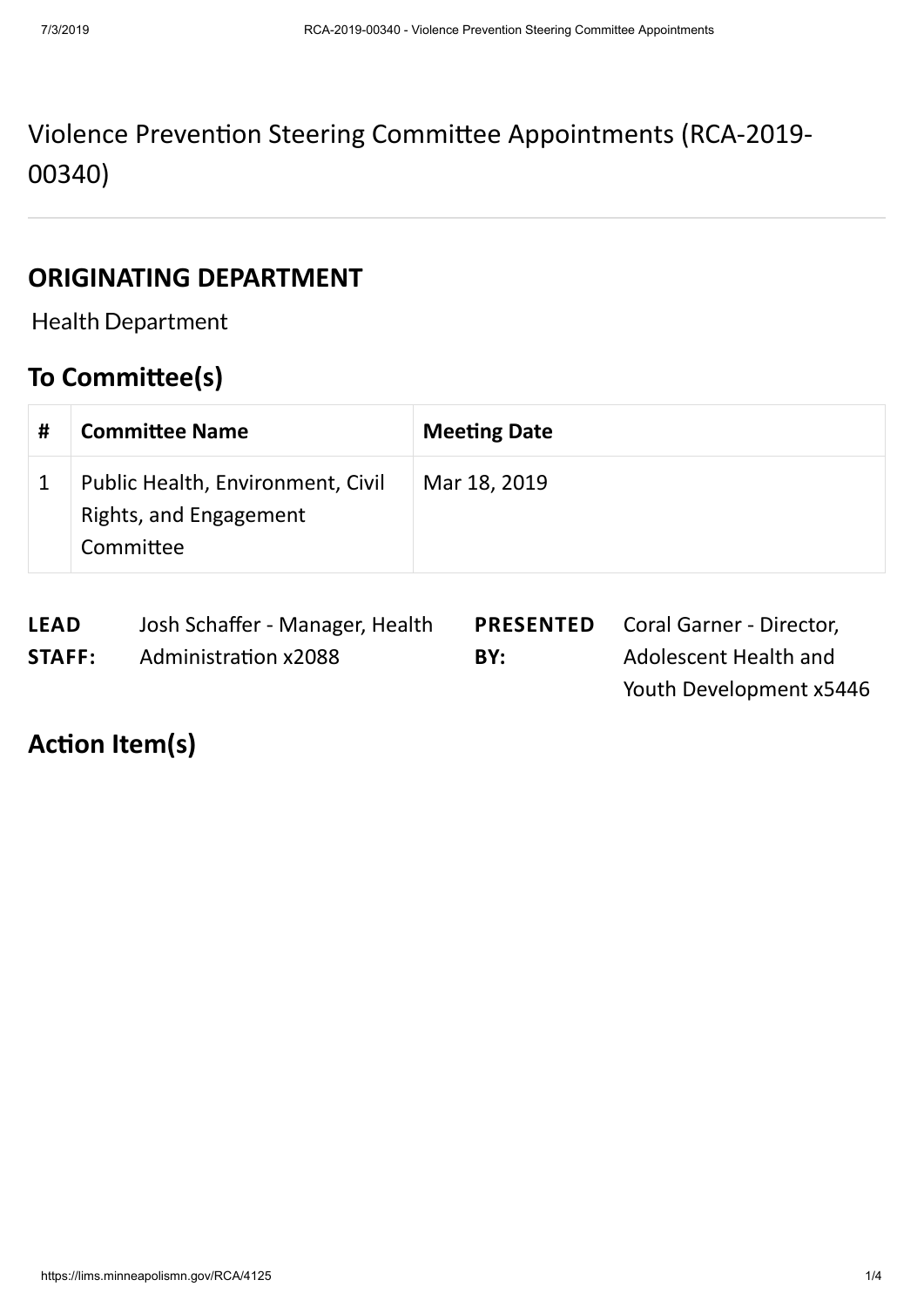| #              | <b>File Type</b> | Subcategory        | <b>Item Description</b>                                                                                                                                                                                                         |
|----------------|------------------|--------------------|---------------------------------------------------------------------------------------------------------------------------------------------------------------------------------------------------------------------------------|
| 1              | Action           | Appointment        | Approving the following Council appointments<br>for a two-year term beginning Jan 1, 2019 and<br>ending Dec 31, 2020: Roslynn Pedracine Seat 7,<br>Ward 12; Ayolanda Evans Seat 8, Ward 5.                                      |
| $\overline{2}$ | Action           | Appointment        | Approving the following Council appointments<br>for a one-year term beginning Jan 1, 2019 and<br>ending Dec 31, 2019: Happy Reynolds, Seat 20,<br>Ward 6; Lynne Crockett Seat 19, Ward 5;<br>Maddison Stallman Seat 17, Ward 3. |
| 3              | Action           | Appointment        | Approving the following Mayoral appointments<br>for a one-year term beginning Jan 1, 2019 and<br>ending Dec 31, 2019: Shane Zahn, Seat<br>14; Tyrize Cox Seat 12, Ward 9; David Hottinger<br>Seat 15.                           |
| $\overline{4}$ | Action           | Contract/Agreement | Authorizing waiver of the residency<br>requirement (Minnesota Code of Ordinances<br>14.180) for the appointments of David Hottinger<br>and Shane Zahn.                                                                          |

#### **Previous Actions**

2018-00804 - Violence Prevention Steering Committee

# **Ward / Neighborhood / Address**

| # | <b>Ward</b>    | Neighborhood | <b>Address</b> |
|---|----------------|--------------|----------------|
| ᅩ | Not Applicable |              |                |

# **Background Analysis**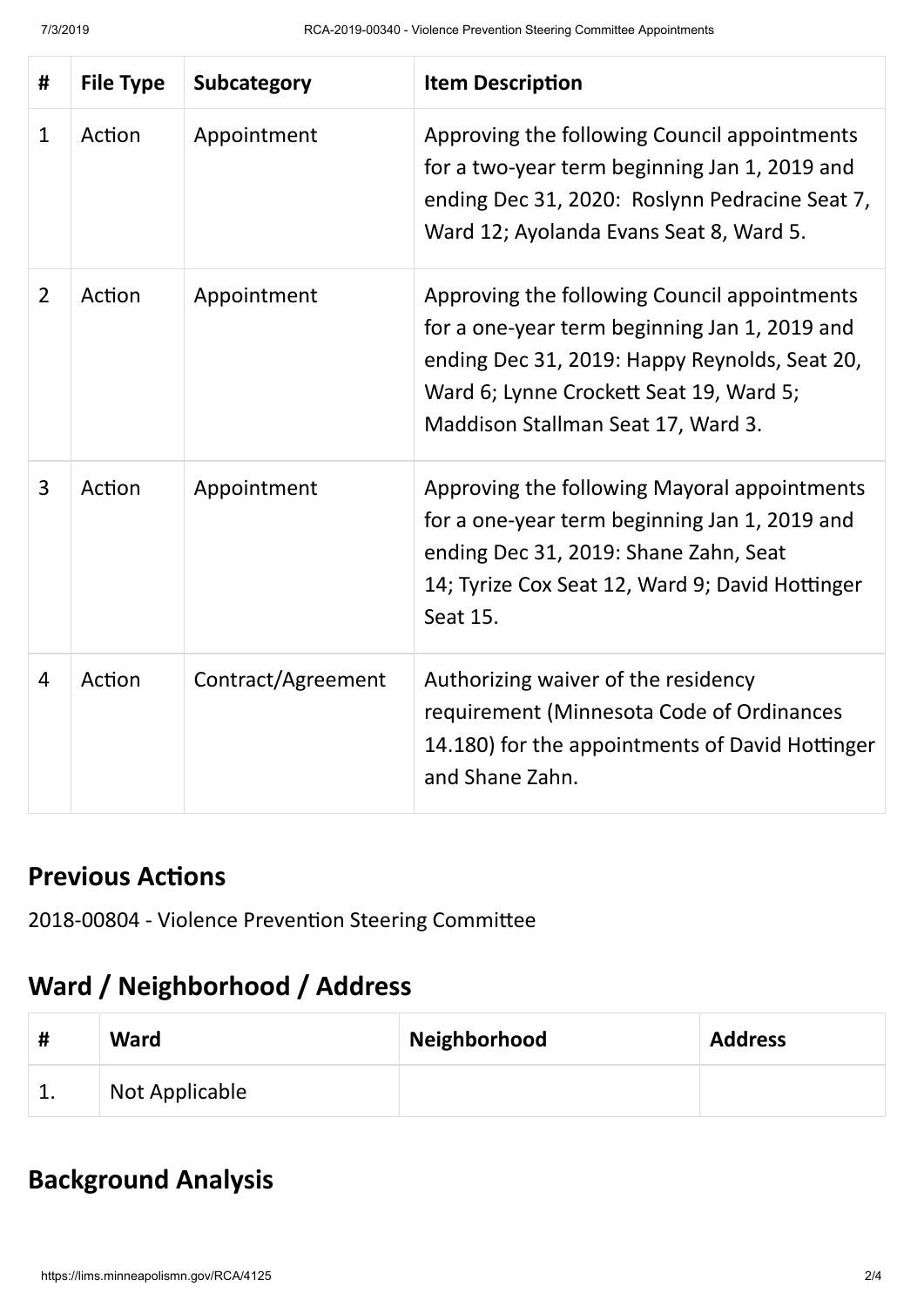The Violence Prevention Steering Committee will provide expertise and guidance from community-based stakeholders and other government representatives to the Office of Violence Prevention. Office of Violence Prevention was established to provide strategic direction and coordination of the City's efforts to prevent and reduce violence in all its forms, with a particular focus on communities disproportionately impacted by violence. The Committee shall be comprised of representatives from multiple sectors from both outside (voting) and within the City enterprise (nonvoting), and shall reflect the ethnic and cultural diversity of Minneapolis. The VPSC's purpose includes creating the City's comprehensive violence prevention plan. The VPSC is the successor to the Youth Violence Prevention Executive Committee, which guided the City's youth violence prevention work from 2006 to 2017. Brief bio's are as follows:

**Roslynn Pedracine** is a founder and Board Chair of All Square, a civil rights non-profit restaurant and professional development institute focused on supporting those impacted by the criminal justice system; she is also an attorney and investigator.

Ayolanda Evans is the Director of Partnerships for Safe Communities with Project Minnesota, a role in which she supports the partnership of social justice organizations, social services and law enforcement to address group violence; she is also a member of the Governor's Early Learning Council and has a long history as a community organizer as a resident of North Minneapolis.

**David Hottinger** is the Spiritual Care Director for Hennepin Healthcare, managing chaplains/spiritual care providers throughout the system, including HCMC; he provides direct spiritual support to victims of violence and their families and in partnership with City partners, developed a hospital-based violence intervention program.

**Maddison Stallman** is a researcher with the Department of Veteran's Affairs Medical Center with vast experience as a community advocate, including as Founder and President of Helping Hands which provides aid to homeless and displaced women in the Twin Cities.

**Lynne Crockett** has deep experience as a community advocate, including as a long-time Parent Liaison for North and Northeast area schools for MPS, and most recently as a member of MPS 20/20 World's Best Workforce Advisory Committee and MPRB Request Community Advisory Committee for the North Service Area.

**Shane Zahn** is the Director of Safety for the Downtown Improvement District, focusing on safety initiatives for downtown Minneapolis which includes prevention, mitigation, response & recovery efforts to violent crime downtown; he was formerly the Executive Director of Vibrant & Safe (formerly SafeZONE).